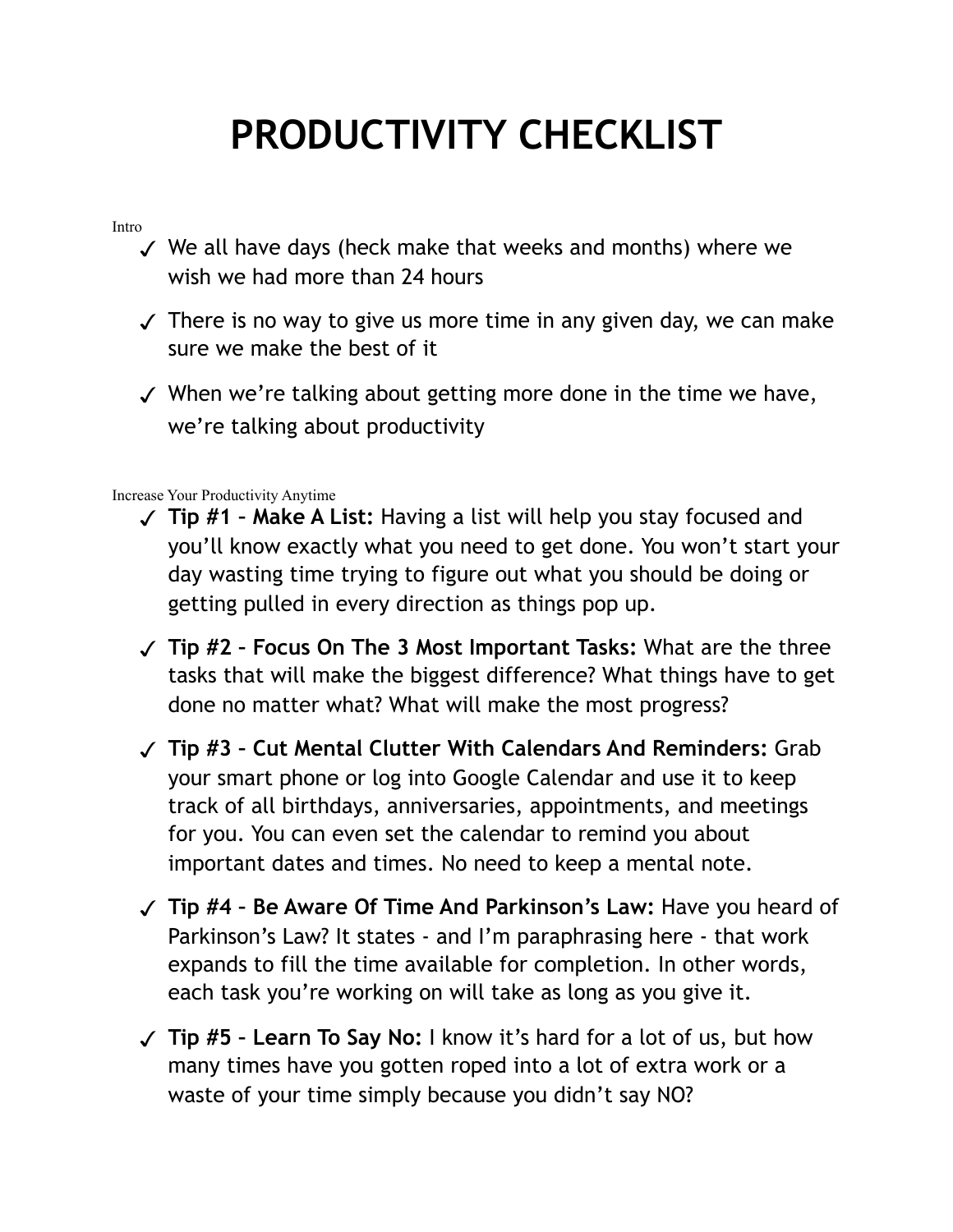Increase Your Productivity At Work

- ✓ **Tip #6 Get Good At Delegating:** Here's what happens when you figure out what you should be doing yourself and what you should pass on to someone else. You gain a lot of focus and of course time to get the things done that are important. In other words, you get more productive.
- ✓ **Tip #7 Find Out What You Can Automate:** Question everything you do that is somewhat mindless or repetitive. Is there a way to automate it and free up your time and you brain to work on something else?
- ✓ **Tip #8 Surround Yourself With The Right People:** Take a good look at the people you work with. These could be your admin, your team members, your interns, but also independent contractors like your accountant for example. Think about working with them. What's working and what isn't?
- ✓ **Tip #9 Make Sure You Have A Plan:** You can't be productive unless you know exactly what you're working on and what your end goal is. If you don't know either, you're doing busy work, not productive work.
- ✓ **Tip #10 Cut Out The Distractions:** I don't care where you work, chances are you're interrupted quite a few times each day by people walking up to your desk, the boss calling you in for an impromptu meeting, the phone ringing or the email and social media alerts on your phone going off.

Increase Your Productivity At Home

✓ **Tip #11 – Create Routines To Make Things Simple: C**reate a routine or a schedule and you stick to it. No more worrying about what to do. You just get it done and after a while it will be on autopilot.